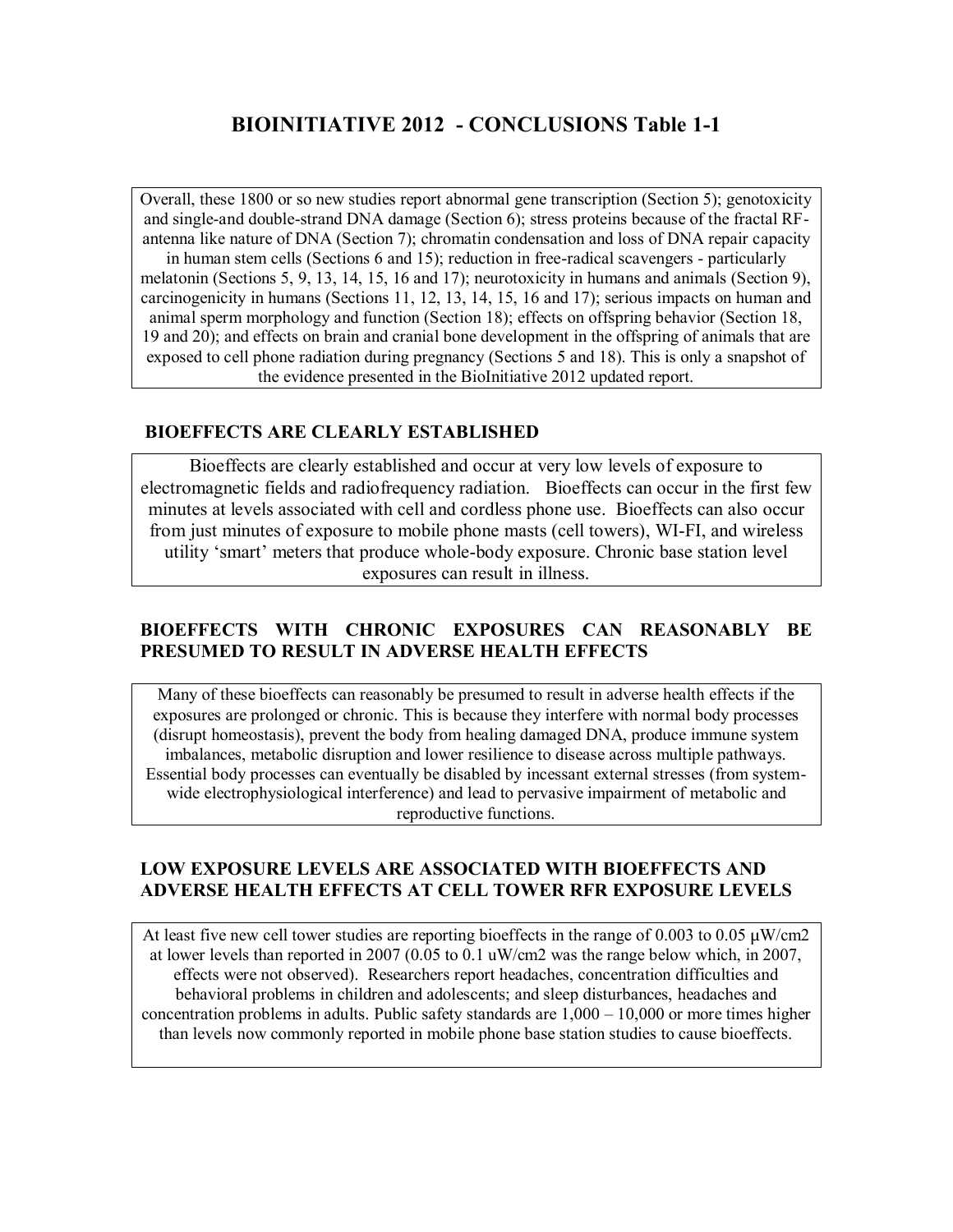#### **EVIDENCE FOR FERTILITY AND REPRODUCTION EFFECTS: HUMAN SPERM AND THEIR DNA ARE DAMAGED**

Human sperm are damaged by cell phone radiation at very low intensities in the low microwatt and nanowatt/cm2 range  $(0.00034 - 0.07 \text{ uW/cm2})$ . There is a veritable flood of new studies reporting sperm damage in humans and animals, leading to substantial concerns for fertility, reproduction and health of the offspring (unrepaired de novo mutations in sperm). Exposure levels are similar to those resulting from wearing a cell phone on the belt, or in the pants pocket, or using a wireless laptop computer on the lap. Sperm lack the ability to repair DNA damage.

Studies of human sperm show genetic (DNA) damage from cell phones on standby mode and wireless laptop use. Impaired sperm quality, motility and viability occur at exposures of 0.00034 uW/cm2 to 0.07 uW/cm2 with a resultant reduction in human male fertility. Sperm cannot repair DNA damage.

Several international laboratories have replicated studies showing adverse effects on sperm quality, motility and pathology in men who use and particularly those who wear a cell phone, PDA or pager on their belt or in a pocket (Agarwal et al, 2008; Agarwal et al, 2009; Wdowiak et al, 2007; De Iuliis et al, 2009; Fejes et al, 2005; Aitken et al, 2005; Kumar, 2012). Other studies conclude that usage of cell phones, exposure to cell phone radiation, or storage of a mobile phone close to the testes of human males affect sperm counts, motility, viability and structure (Aitken et al, 2004; Agarwal et al, 2007; Erogul et al., 2006). Animal studies have demonstrated oxidative and DNA damage, pathological changes in the testes of animals, decreased sperm mobility and viability, and other measures of deleterious damage to the male germ line (Dasdag et al, 1999; Yan et al, 2007; Otitoloju et al, 2010; Salama et al, 2008; Behari et al, 2006; Kumar et al, 2012). There are fewer animal studies that have studied effects of cell phone radiation on female fertility parameters. Panagopoulous et al. 2012 report decreased ovarian development and size of ovaries, and premature cell death of ovarian follicles and nurse cells in *Drosophila melanogaster.* Gul et al (2009) report rats exposed to stand-by level RFR (phones on but not transmitting calls) caused decrease in the number of ovarian follicles in pups born to these exposed dams. Magras and Xenos (1997) reported irreversible infertility in mice after five (5) generations of exposure to RFR at cell phone tower exposure levels of less than one microwatt per centimeter squared (μW/cm2).

### **EVIDENCE THAT CHILDREN ARE MORE VULNERABLE**

There is good evidence to suggest that many toxic exposures to the fetus and very young child have especially detrimental consequences depending on when they occur during critical phases of growth and development (time windows of critical development), where such exposures may lay the seeds of health harm that develops even decades later. Existing FCC and ICNIRP public safety limits seem to be not sufficiently protective of public health, in particular for the young (embryo, fetus, neonate, very young child).

The Presidential Cancer Panel (2010) found that children '*are at special risk due to their smaller body mass and rapid physical development, both of which magnify their vulnerability to known carcinogens, including radiation.*'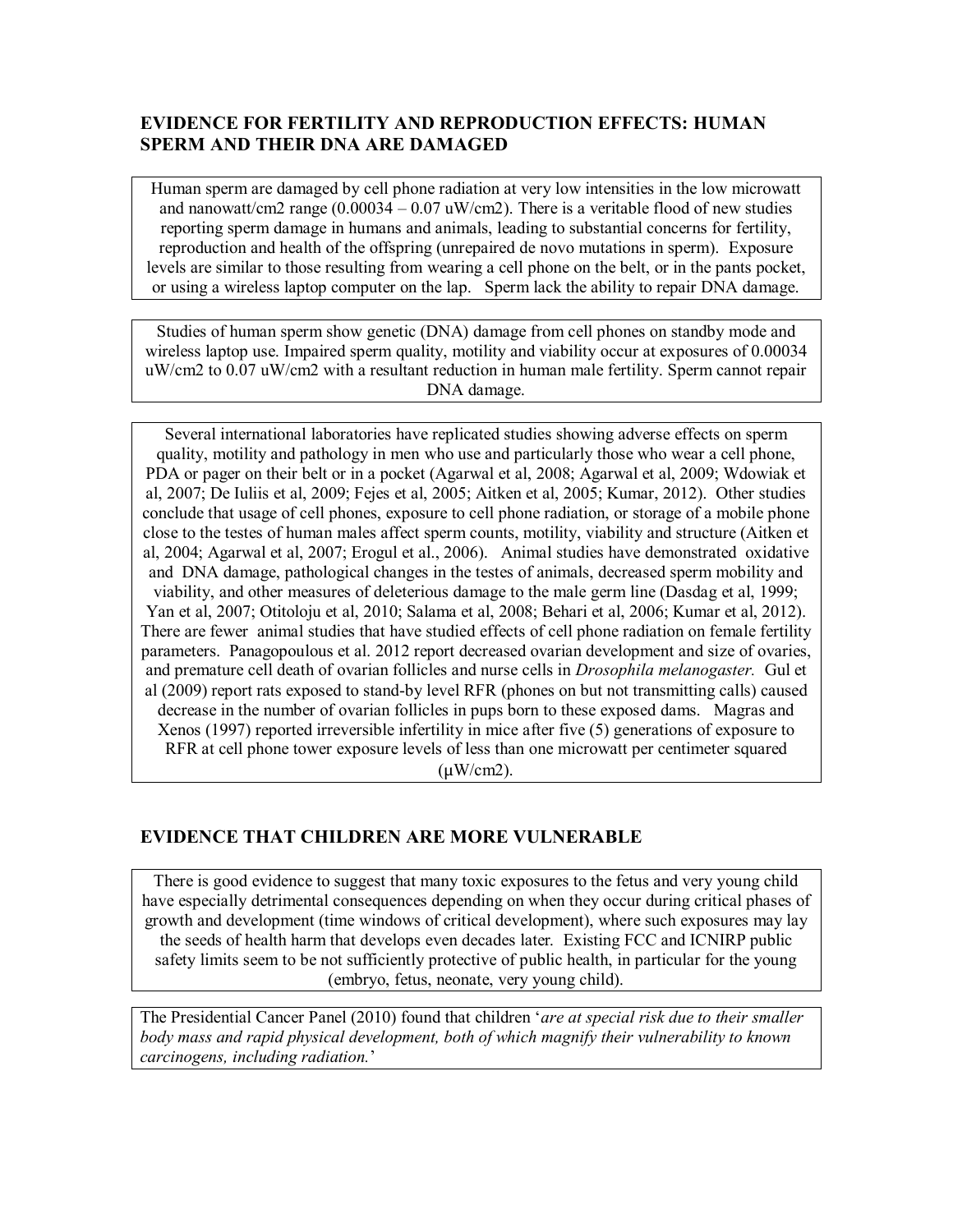The American Academy of Pediatrics, in a letter to Congressman Dennis Kucinich dated 12 December 2012 states "*Children are disproportionately affected by environmental exposures, including cell phone radiation. The differences in bone density and the amount of fluid in a child's brain compared to an adult's brain could allow children to absorb greater quantities of RF energy deeper into their brains than adults. It is essential that any new standards for cell phones or other wireless devices be based on protecting the youngest and most vulnerable populations to ensure thay are safeguarded through their lifetimes."*

# **FETAL AND NEONATAL EFFECTS OF EMF**

Fetal (*in-utero*) and early childhood exposures to cell phone radiation and wireless technologies in general may be a risk factor for hyperactivity, learning disorders and behavioral problems in school.

**Fetal Development Studies:** Effects on the developing fetus from *in-utero* exposure to cell phone radiation have been observed in both human and animal studies since 2006. Divan et al (2008) found that children born of mothers who used cell phones during pregnancy develop more behavioral problems by the time they have reached school age than children whose mothers did not use cell phones during pregnancy. Children whose mothers used cell phones during pregnancy had 25% more emotional problems, 35% more hyperactivity, 49% more conduct problems and 34% more peer problems (Divan et al., 2008).

Common sense measures to limit both ELF-EMF and RF EMF in these populations is needed, especially with respect to avoidable exposures like incubators that can be modified; and where education of the pregnant mother with respect to laptop computers, mobile phones and other

sources of ELF-EMF and RF EMF are easily instituted.

Sources of fetal and neonatal exposures of concern include cell phone radiation (both paternal use of wireless devices worn on the body and maternal use of wireless phones during pregnancy). Exposure to whole-body RFR from base stations and WI-FI, use of wireless laptops, use of incubators for newborns with excessively high ELF-EMF levels resulting in altered heart rate variability and reduced melatonin levels in newborns, fetal exposures to MRI of the pregnant mother, and greater susceptibility to leukemia and asthma in the child where there have been maternal exposures to ELF-EMF.

A precautionary approach may provide the frame for decision-making where remediation actions have to be realized to prevent high exposures of children and pregnant woman.

(Bellieni and Pinto, 2012 – Section 19)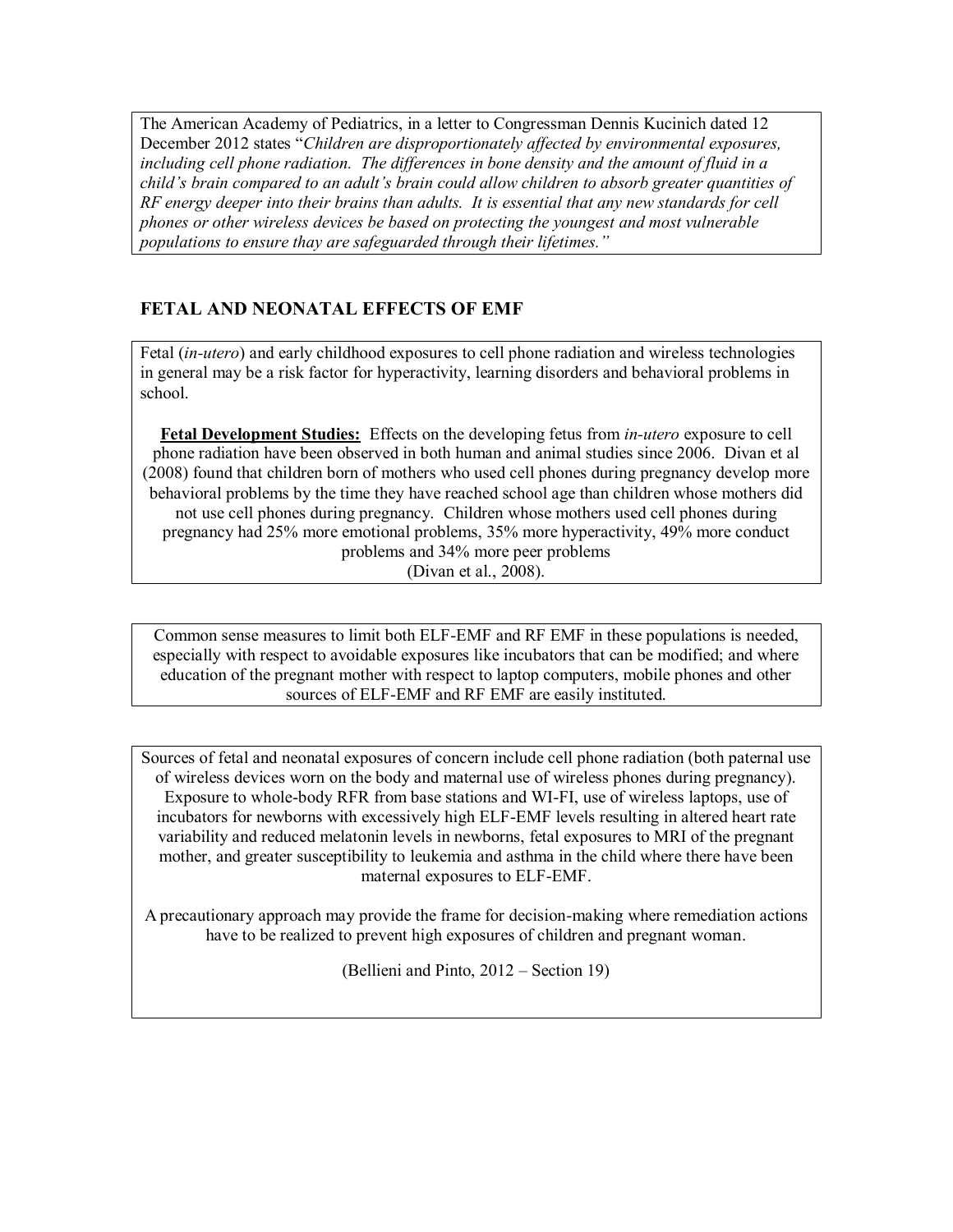# **EMF/RFR AS A PLAUSIBLE BIOLGICAL MECHANISM FOR AUTISM (ASD)**

• Children with existing neurological problems that include cognitive, learning, attention, memory, or behavioral problems should as much as possible be provided with wired (not wireless) learning, living and sleeping environments,

• Special education classrooms should observe 'no wireless' conditions to reduce avoidable stressors that may impede social, academic and behavioral progress.

• All children should reasonably be protected from the physiological stressor of significantly elevated EMF/RFR (wireless in classrooms, or home environments).

• School districts that are now considering all-wireless learning environments should be strongly cautioned that wired environments are likely to provide better learning and teaching environments, and prevent possible adverse health consequences for both students and faculty in the long-term.

• Monitoring of the impacts of wireless technology in learning and care environments should be performed with sophisticated measurement and data analysis techniques that are cognizant of the non-linear impacts of EMF/RFR and of data techniques most appropriate for discerning these impacts.

• There is sufficient scientific evidence to warrant the selection of wired internet, wired classrooms and wired learning devices, rather than making an expensive and potentially healthharming commitment to wireless devices that may have to be substituted out later, and

• Wired classrooms should reasonably be provided to all students who opt-out of wireless environments. (Herbert and Sage, 2012 – Section 20)

Many disrupted physiological processes and impaired behaviors in people with ASDs closely resemble those related to biological and health effects of EMF/RFR exposure. Biomarkers and indicators of disease and their clinical symptoms have striking similarities. Broadly speaking, these types of phenomena can fall into one or more of several classes: a) alteration of genes or gene expression, b) induction of change in brain or organismic development, c) alteration of phenomena modulating systemic and brain function on an ongoing basis throughout the life course (which can include systemic pathophysiology as well as brain-based changes), and d) evidence of functional alteration in domains such as behavior, social interaction and attention

known to be challenged in ASD.

Several thousand scientific studies over four decades point to serious biological effects and health harm from EMF and RFR. These studies report genotoxicity, single-and double-strand DNA damage, chromatin condensation, loss of DNA repair capacity in human stem cells, reduction in free-radical scavengers (particularly melatonin), abnormal gene transcription, neurotoxicity, carcinogenicity, damage to sperm morphology and function, effects on behavior, and effects on brain development in the fetus of human mothers that use cell phones during pregnancy. Cell phone exposure has been linked to altered fetal brain development and ADHDlike behavior in the offspring of pregnant mice.

Reducing life-long health risks begins in the earliest stages of embryonic and fetal development, is accelerated for the infant and very young child compared to adults, and is not complete in young people (as far as brain and nervous system maturation) until the early 20's. Windows of critical development mean that risk factors once laid down in the cells, or in epigenetic changes in the genome may have grave and life-long consequences for health or illness for every individual.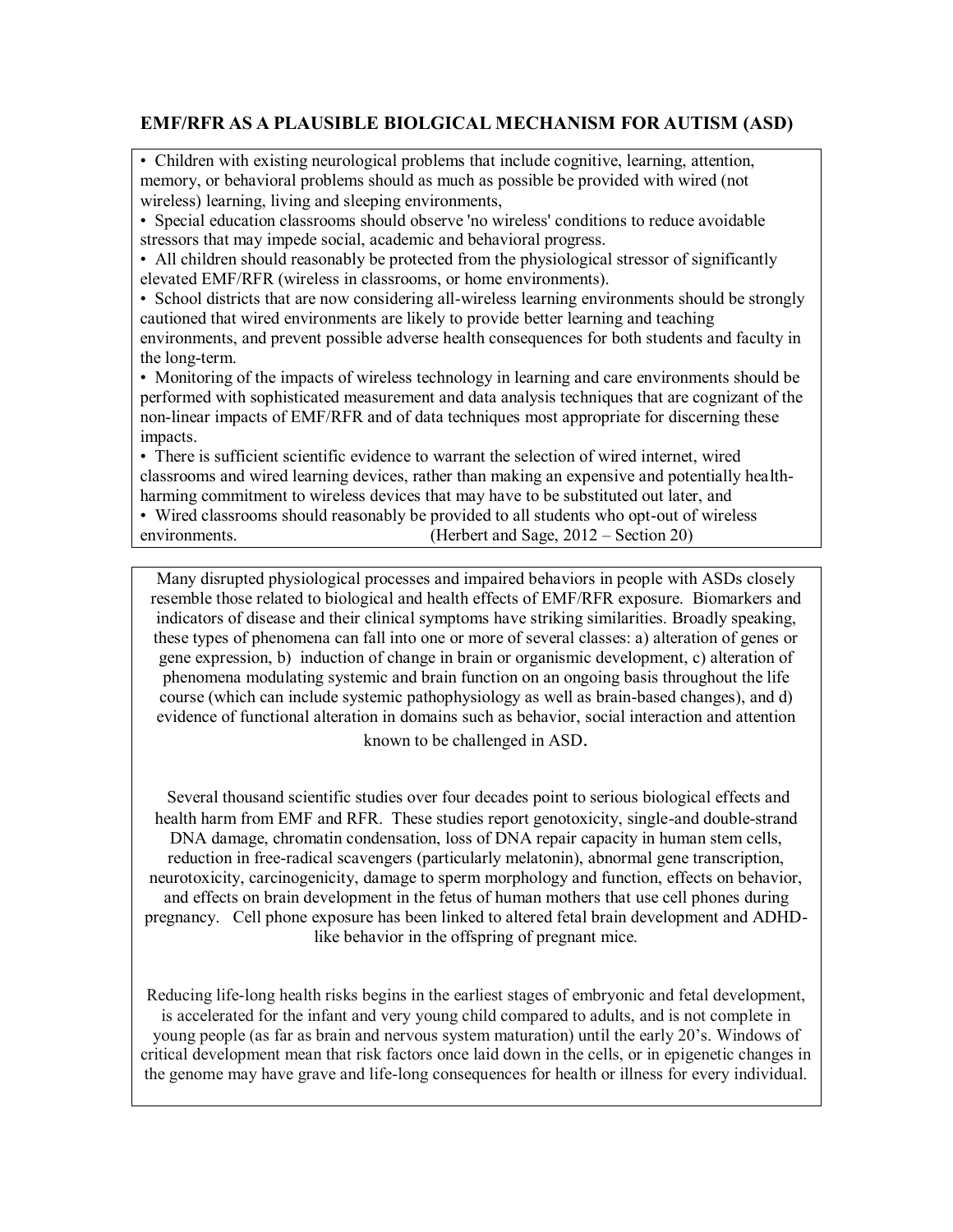All relevant environmental conditions, including EMF and RFR, which can degrade the human genome, and impair normal health and development of species including homo sapiens, should be given weight in defining and implementing prudent, precautionary actions to protect public health.

Allostatic load in autism and autistic decompensation - we may be at a tipping point that can be pushed back by removing unnecessary stressors like EMF/RFR and building resilience.

The consequence of ignoring clear evidence of large-scale health risks to global populations, when the risk factors are largely avoidable or preventable is too high a risk to take. With the epidemic of autism (ASD) putting the welfare of children, and their families in peril at a rate of one family in 88, the rate still increasing annually, we cannot afford to ignore this body of evidence. The public needs to know that these risks exist, that transition to wireless should not be presumed safe, and that it is very much worth the effort to minimize exposures that still provide the benefits of technology in learning, but without the threat of health risk and development impairments to learning and behavior in the classroom.

(Herbert and Sage, 2010 – Section 20)

#### **THE BLOOD-BRAIN BARRIER IS AT RISK**

*The BBB is a protective barrier that prevents the flow of toxins into sensitive brain tissue. Increased permeability of the BBB caused by cell phone RFR may result in neuronal damage. Many research studies show that very low intensity exposures to RFR can affect the blood-brain barrier (BBB) (mostly animal studies). Summing up the research, it is more probable than unlikely that non-thermal EMF from cell phones and base stations do have effects upon biology. A single 2-hr exposure to cell phone radiation can result in increased leakage of the BBB, and 50 days after exposure, neuronal damage can be seen,* and at the later time point also albumin leakage is demonstrated*. The levels of RFR needed to affect the BBB have been shown to be as low as 0.001 W/kg, or less than holding a mobile phone at arm's length. The US FCC standard is 1.6 W/kg; the ICNIRP standard is 2 W/kg of energy (SAR) into brain tissue from cell/cordless phone use. Thus, BBB effects occur at about 1000 times lower RFR exposure levels than the US and ICNIRP limits allow.* (Salford, 2012 - Section 10)

If the blood-brain barrier is vulnerable to serious and on-going damage from wireless exposures, then we should perhaps also be looking at the blood-ocular barrier (that protects the eyes), the blood-placenta barrier (that protects the developing fetus) and the blood-gut barrier (that protects proper digestion and nutrition), and the blood-testes barrier (that protects developing sperm) to see if they too can be damaged by RFR.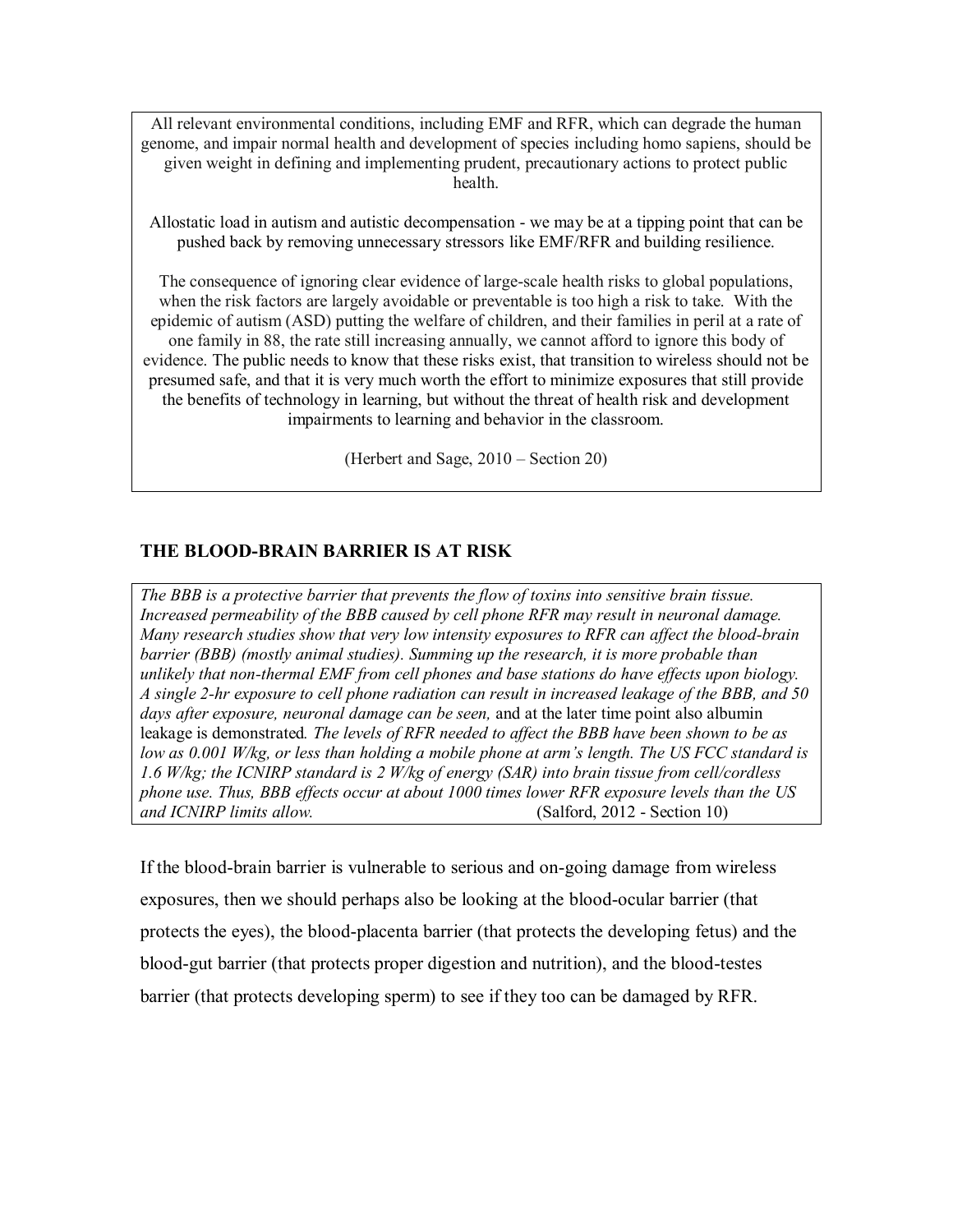### **EPIDEMIOLOGICAL STUDIES CONSISTENTLY SHOW ELEVATIONS IN RISK OF BRAIN CANCERS**

Brain Tumors: There is a consistent pattern of increased risk of glioma and acoustic neuroma associated with use of mobile phones and cordless phones.

*"Based on epidemiological studies there is a consistent pattern of increased risk for glioma and acoustic neuroma associated with use of mobile phones and cordless phones. The evidence comes mainly from two study centres, the Hardell group in Sweden and the Interphone Study Group. No consistent pattern of an increased risk is seen for meningioma. A systematic bias in the studies that explains the results would also have been the case for meningioma. The different risk pattern for tumor type strengthens the findings regarding glioma and acoustic neuroma. Meta-analyses of the Hardell group and Interphone studies show an increased risk for glioma and acoustic neuroma. Supportive evidence comes also from anatomical localisation of the tumor to the most exposed area of the brain, cumulative exposure in hours and latency time that all add to the biological relevance of an increased risk. In addition risk calculations based on estimated absorbed dose give strength to the findings*. (Hardell, 2012 – Section 11)

*"There is reasonable basis to conclude that RF-EMFs are bioactive and have a potential to cause health impacts. There is a consistent pattern of increased risk for glioma and acoustic neuroma associated with use of wireless phones (mobile phones and cordless phones) mainly based on results from case-control studies from the Hardell group and Interphone Final Study results. Epidemiological evidence gives that RF-EMF should be classified as a human carcinogen.*

*Based on our own research and review of other evidence the existing FCC/IEE and ICNIRP public safety limits and reference levels are not adequate to protect public health. New public health standards and limits are needed.*

### **EVIDENCE FOR GENETIC EFFECTS**

Eighty six (86) new papers on genotoxic effects of RFR published between 2007 and mid-2012 are profiled. Of these, 54 (63%) showed effects and 32 (37%) showed no effects.

Forty three (43) new ELF-EMF papers and two static magnetic field papers that report on genotoxic effects of ELF-EMF published between 2007 and mid-2012 are profiled. Of these, 35 (81%) show effects and 8 (19%) show no effect.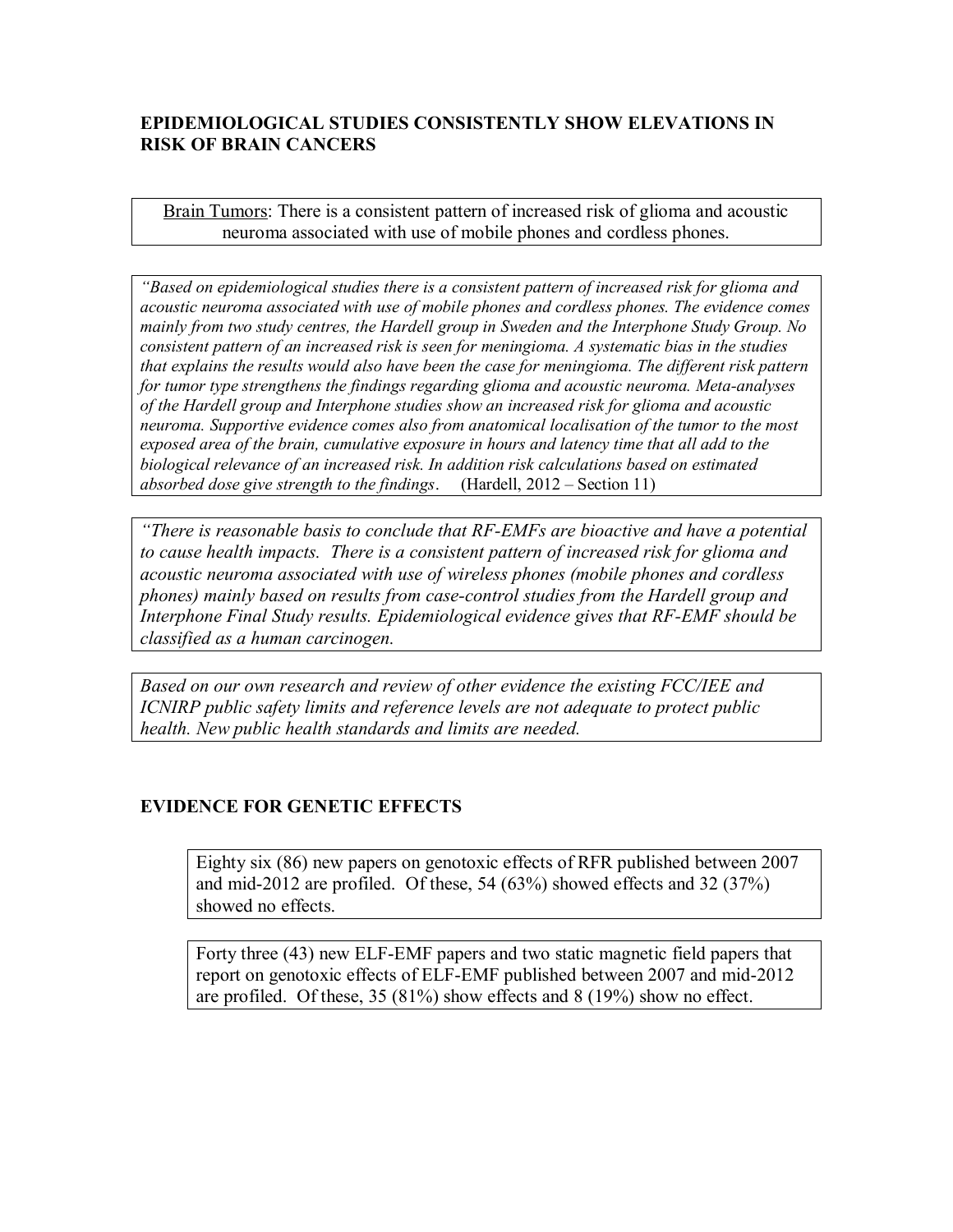### **EVIDENCE FOR NEUROLOGICAL EFFECTS**

One hundred fifty five (155) new papers that report on neurological effects of RFR published between 2007 and mid-2012 are profiled. Of these, 98 (63%) showed effects and 57 (37%) showed no effects.

Sixty nine (69) new ELF-EMF papers (including two static field papers) that report on genotoxic effects of ELF-EMF published between 2007 and mid-2012 are profiled. Of these, 64 (93%) show effects and 5 (7%) show no effect.

# **EVIDENCE FOR CHILDHOOD CANCERS (LEUKEMIA)**

With overall 42 epidemiological studies published to date power frequency EMFs are among the most comprehensively studied environmental factors. Except ionizing radiation no other environmental factor has been as firmly established to increase the risk of childhood leukemia.

Sufficient evidence from epidemiological studies of an increased risk from exposure to EMF (power frequency magnetic fields) that cannot be attributed to chance, bias or confounding. Therefore, according to the rules of IARC such exposures can be classified as a **Group 1 carcinogen (Known Carcinogen).**

There is no other risk factor identified so far for which such unlikely conditions have been put forward to postpone or deny the necessity to take steps towards exposure reduction. As one step in the direction of precaution, measures should be implemented to guarantee that exposure due to transmission and distribution lines is below an average of about 1 mG. This value is arbitrary at present and only supported by the fact that in many studies this level has been chosen as a reference.

Base-station level RFR at levels ranging from less than 0.001 uW/cm2 to 0.05 uW/cm2. In 5 new studies since 2007, researchers report headaches, concentration difficulties and behavioral problems in children and adolescents; and sleep disturbances, headaches and concentration problems in adults.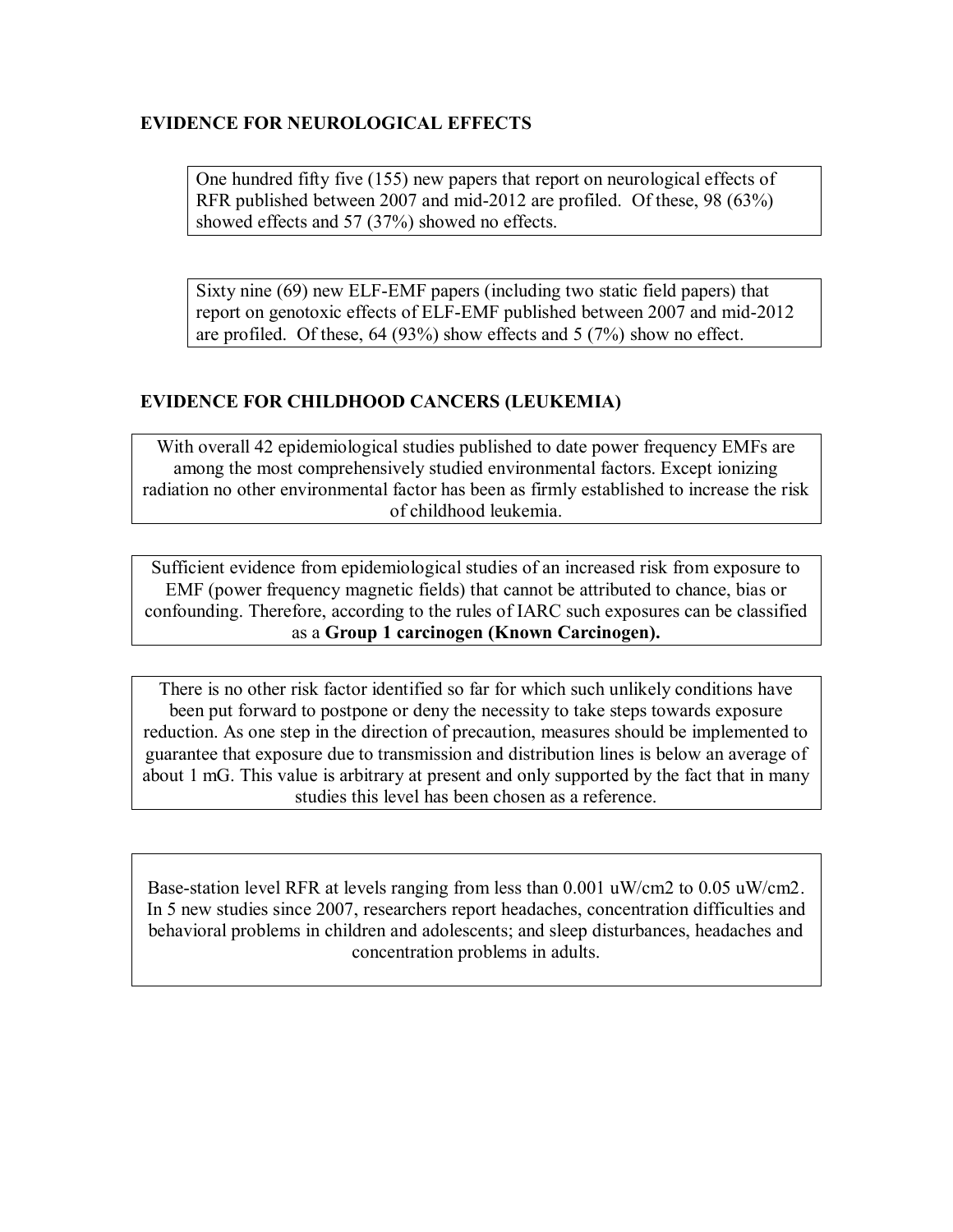# **MELATONIN, BREAST CANCER AND ALZHEIMER'S DISEASE**

# MELATONIN AND BREAST CANCER

Conclusion: Eleven (11) of the 13 published epidemiologic residential and occupational studies are considered to provide (positive) evidence that high ELF MF exposure can result in decreased melatonin production. The two negative studies had important deficiencies that may certainly have biased the results. There is sufficient evidence to conclude that long-term relatively high ELF MF exposure can result in a decrease in melatonin production. It has not been determined to what extent personal characteristics, e.g., medications, interact with ELF MF exposure in decreasing melatonin production

Conclusion: New research indicates that ELF MF exposure, in vitro, can significantly decrease melatonin activity through effects on MT1, an important melatonin receptor.

# ALZHEIMER'S DISEASE

There is strong epidemiologic evidence that exposure to ELF MF is a risk factor for AD. There are now twelve (12) studies of ELF MF exposure and AD or dementia which . Nine (9) of these studies are considered positive and three (3) are considered negative. The three negative studies have serious deficiencies in ELF MF exposure classification that results in subjects with rather low exposure being considered as having significant exposure. There are insufficient studies to formulate an opinion as to whether radiofrequency MF exposure is a risk or protective factor for AD.

There is now evidence that (i) high levels of peripheral amyloid beta are a risk factor for AD and (ii) medium to high ELF MF exposure can increase peripheral amyloid beta. High brain levels of amyloid beta are also a risk factor for AD and medium to high ELF MF exposure to brain cells likely also increases these cells' production of amyloid beta.

There is considerable in vitro and animal evidence that melatonin protects against AD. Therefore it is certainly possible that low levels of melatonin production are associated with an increase in the risk of AD. (Davanipour and Sobel, 2012 – Section 13)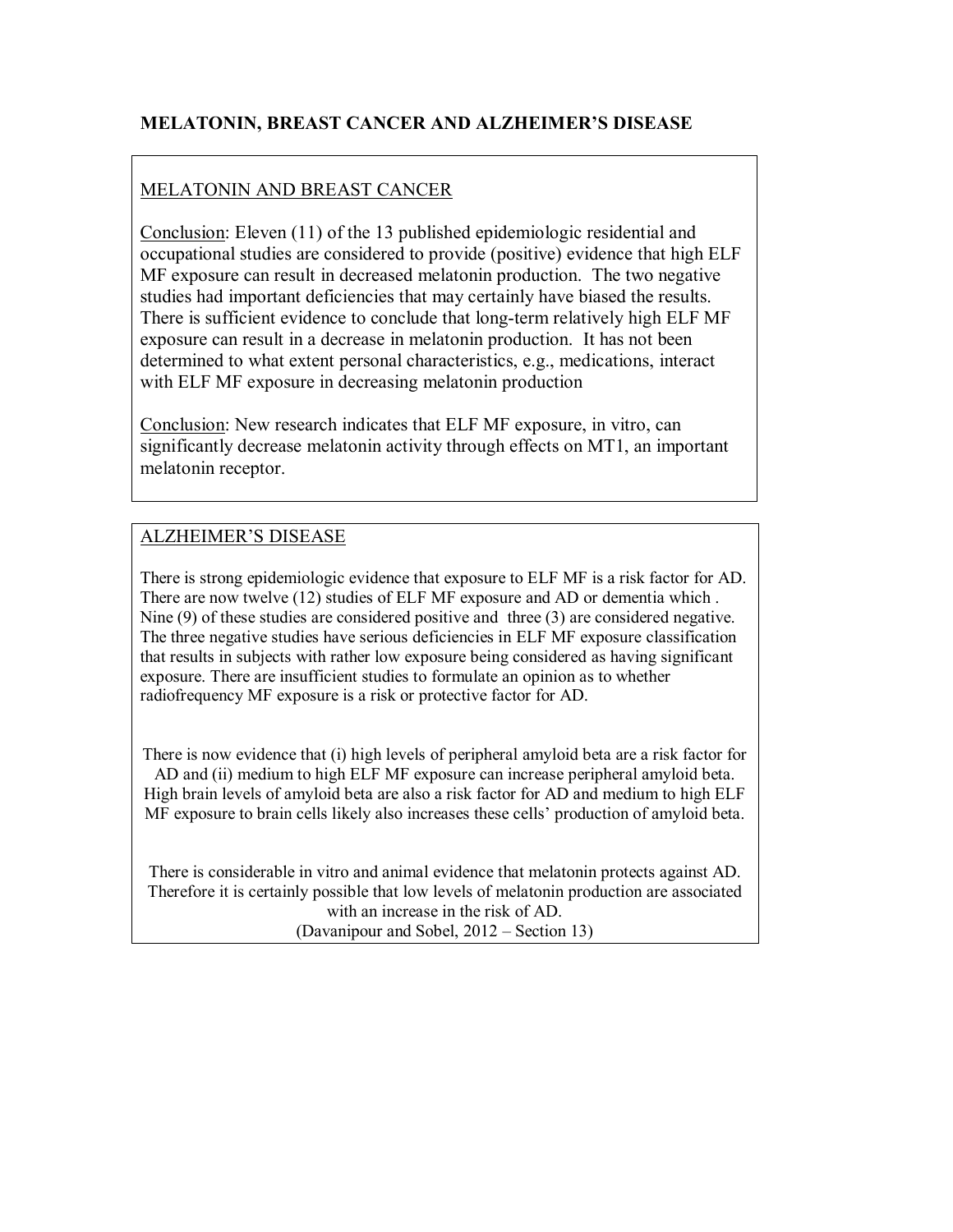### **STRESS PROTEINS AND DNA AS A FRACTAL ANTENNA FOR RFR**

DNA acts as a 'fractal antenna' for EMF and RFR.

The coiled-coil structure of DNA in the nucleus makes the molecule react like a fractal antenna to a wide range of frequencies.

The structure makes DNA particularly vulnerable to EMF damage.

The mechanism involves direct interaction of EMF with the DNA molecule (claims that there are no known mechanisms of interaction are patently false)

Many EMF frequencies in the environment can and do cause DNA changes.

The EMF-activated cellular stress response is an effective protective mechanism for cells exposed to a wide range of EMF frequencies.

EMF stimulates stress proteins (indicating an assault on the cell).

EMF efficiently harms cells at a billion times lower levels than conventional heating.

Safety standards based on heating are irrelevant to protect against EMF-levels of exposure. There is an urgent need to revise EMF exposure standards. Research has shown thresholds are very low (safety standards must be reduced to limit biological responses). Biologically-based EMF safety standards could be developed from the research on the stress response.

# **EVIDENCE FOR DISRUPTION OF THE MODULATING SIGNAL HUMAN STEM CELL DNA DOES NOT ADAPT OR REPAIR**

Human stem cells do not adapt to chronic exposures to non-thermal microwave (cannot repair damaged DNA), and damage to DNA in genes in other cells generally do not repair as efficiently.

Non-thermal effects of microwaves depend on variety of biological and physical parameters that should be taken into account in setting the safety standards. Emerging evidence suggests that the SAR concept, which has been widely adopted for safety standards, is not useful alone for the evaluation of health risks from non-thermal microwave of mobile communication. Other parameters of exposure, such as frequency, modulation, duration, and dose should be taken into account.

Lower intensities are not always less harmful; they may be more harmful.

Intensity windows exist, where bioeffects are much more powerful.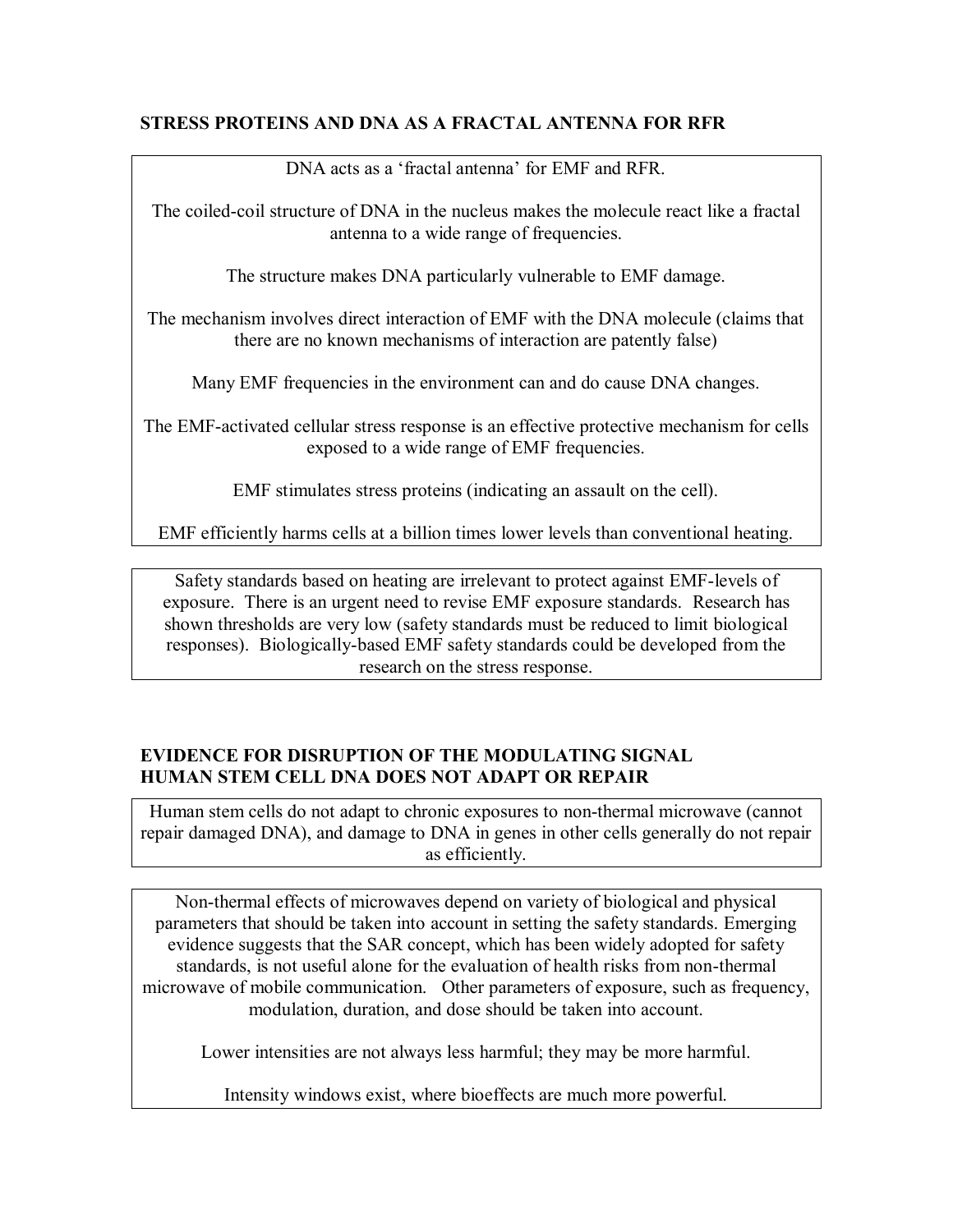A linear, dose-response relationship test is probably invalid for testing of RFR and EMF (as is done in chemicals testing for toxicity).

Resonant frequencies may result in biological effects at very low intensities comparable to base station (cell tower) and other microwave sources used in mobile communications. These exposures can cause health risk. The current safety standards are insufficient to protect from non-thermal microwave effects.

The data about the effects of microwave at super-low intensities and significant role of duration of exposure in these effects along with the data showing that adverse effects of non-thermal microwave from GSM/UMTS mobile phones depend on carrier frequency and type of the microwave signal suggest that microwave from base-stations/masts, wireless routers, WI-FI and other wireless devices and exposures in common use today can also produce adverse effects at prolonged durations of exposure.

Most of the real signals that are in use in mobile communication have not been tested so far. Very little research has been done with real signals and for durations and intermittences of exposure that are relevant to chronic exposures from mobile communication. In some studies, so-called "mobile communication-like" signals were investigated that in fact were different from the real exposures in such important aspects as intensity, carrier frequency, modulation, polarization, duration and intermittence.

New standards should be developed based on knowledge of mechanisms of non-thermal effects. Importantly, because the signals of mobile communication are completely replaced by other signals faster then once per 10 years, duration comparable with latent period, epidemiologic studies cannot provide basement for cancer risk assessment from upcoming new signals.

In many cases, because of ELF modulation and additional ELF fields created by the microwave sources, for example by mobile phones, it is difficult to distinguish the effects of exposures to ELF and microwave. Therefore, these combined exposures and their possible cancer risks should be considered in combination.

As far as different types of microwave signals (carrier frequency, modulation, polarization, far and near field, intermittence, coherence, *etc.*) may produce different effects, cancer risks should ideally be estimated for each microwave signal separately.

The Precautionary Principle should be implemented while new standards are in progress.

It should be anticipated that some part of the human population, such as children, pregnant women and groups of hypersensitive persons could be especially sensitive to the non-thermal microwave exposures.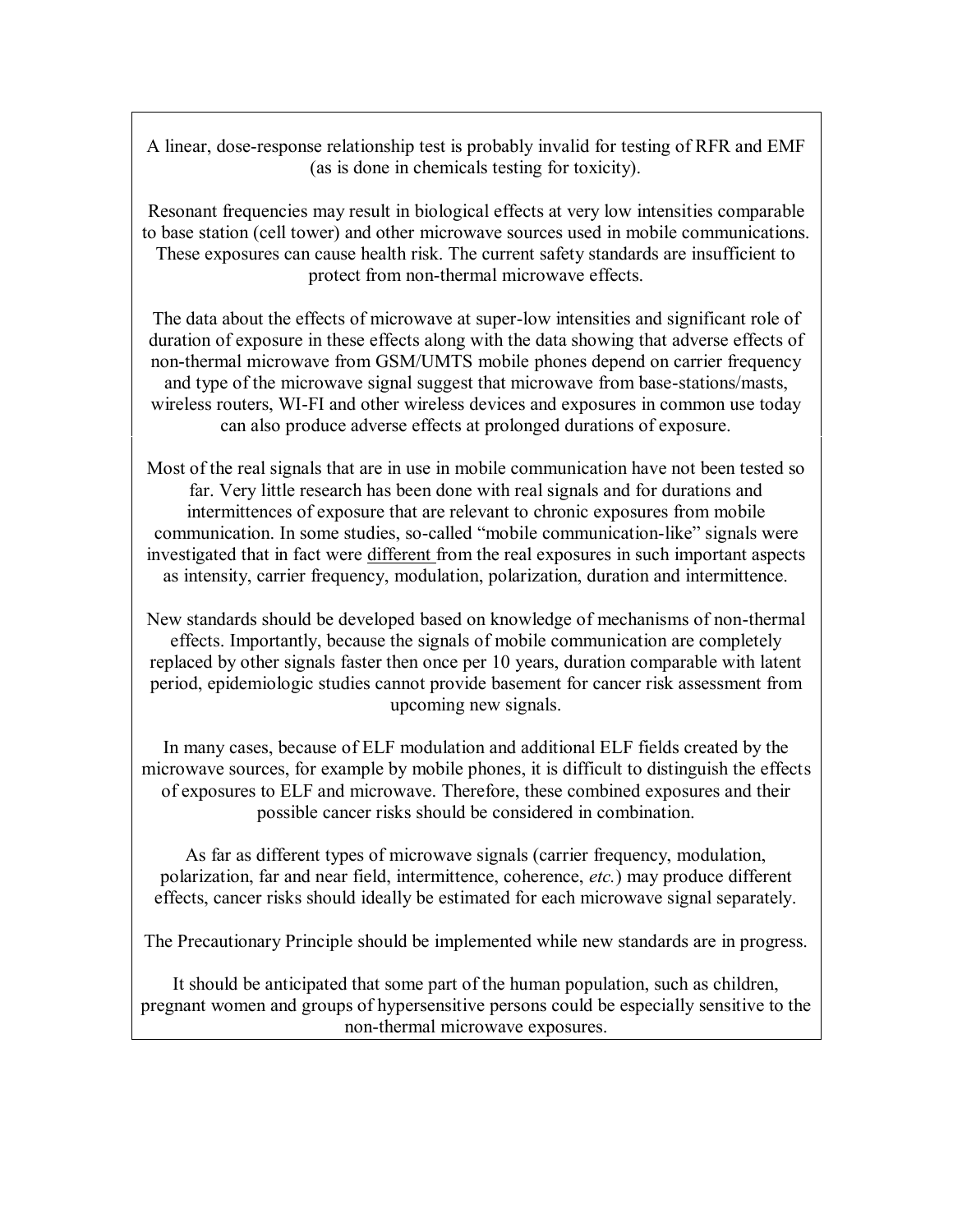#### **N. EFFECTS OF WEAK-FIELD INTERACTIONS ON NON-LINEAR BIOLOGICAL OSCILLATORS AND SYNCHRONIZED NEURAL ACTIVITY**

A unifying hypothesis for a plausible biological mechanism to account for very weak field EMF bioeffects other than cancer may lie with weak field interactions of pulsed RFR and ELF-modulated RFR as disrupters of synchronized neural activity. Electrical rhythms in our brains can be influenced by external signals. This is consistent with established weak field effects on coupled biological oscillators in living tissues. Biological systems of the heart, brain and gut are dependent on the cooperative actions of cells that function according to principles of nonlinear, coupled biological oscillations for their synchrony, and are dependent on exquisitely timed cues from the environment at vanishingly small levels (Buzsaki, 2006; Strogatz, 2003). The key to synchronization is the joint actions of cells that co-operate electrically - linking populations of biological oscillators that couple together in large arrays and synchronize spontaneously. Synchronous biological oscillations in cells (pacemaker cells) can be disrupted by artificial, exogenous environmental signals, resulting in desynchronization of neural activity that regulates critical functions (including metabolism) in the brain, gut and heart and circadian rhythms governing sleep and hormone cycles (Strogatz, 1987). The brain contains a population of oscillators with distributed natural frequencies, which pull one another into synchrony (the circadian pacemaker cells). Strogatz has addressed the unifying mathematics of biological cycles and external factors disrupt these cycles (Strogatz, 2001, 2003). "*Rhythms can be altered by a wide variety of agents and that these perturbations must seriously alter brain performance"* (Buzsaki, 2006).

*"Organisms are biochemically dynamic. They are continuously subjected to time-varying conditions in the form of both extrinsic driving from the environment and intrinsic rhythms generated by specialized cellular clocks within the organism itself. Relevant examples of the latter are the cardiac pacemaker located at the sinoatrial node in mammalian hearts (1) and the circadian clock residing at the suprachiasmatic nuclei in mammalian brains (2). These rhythm generators are composed of thousands of clock cells that are intrinsically diverse but nevertheless manage to function in a coherent oscillatory state. This is the case, for instance, of the circadian oscillations exhibited by the suprachiasmatic nuclei, the period of which is known to be determined by the mean period of the individual neurons making up the circadian clock (3– 7). The mechanisms by which this collective behavior arises remain to be understood."* (Strogatz, 2001; Strogatz, 2003)

Synchronous biological oscillations in cells (pacemaker cells) can be disrupted by artificial, exogenous environmental signals, resulting in desynchronization of neural activity that regulates critical functions (including metabolism) in the brain, gut and heart and circadian rhythms governing sleep and hormone cycles. The brain contains a population of oscillators with distributed natural frequencies, which pull one another into synchrony (the circadian pacemaker cells). Strogatz has addressed the unifying mathematics of biological cycles and external factors disrupt these cycles.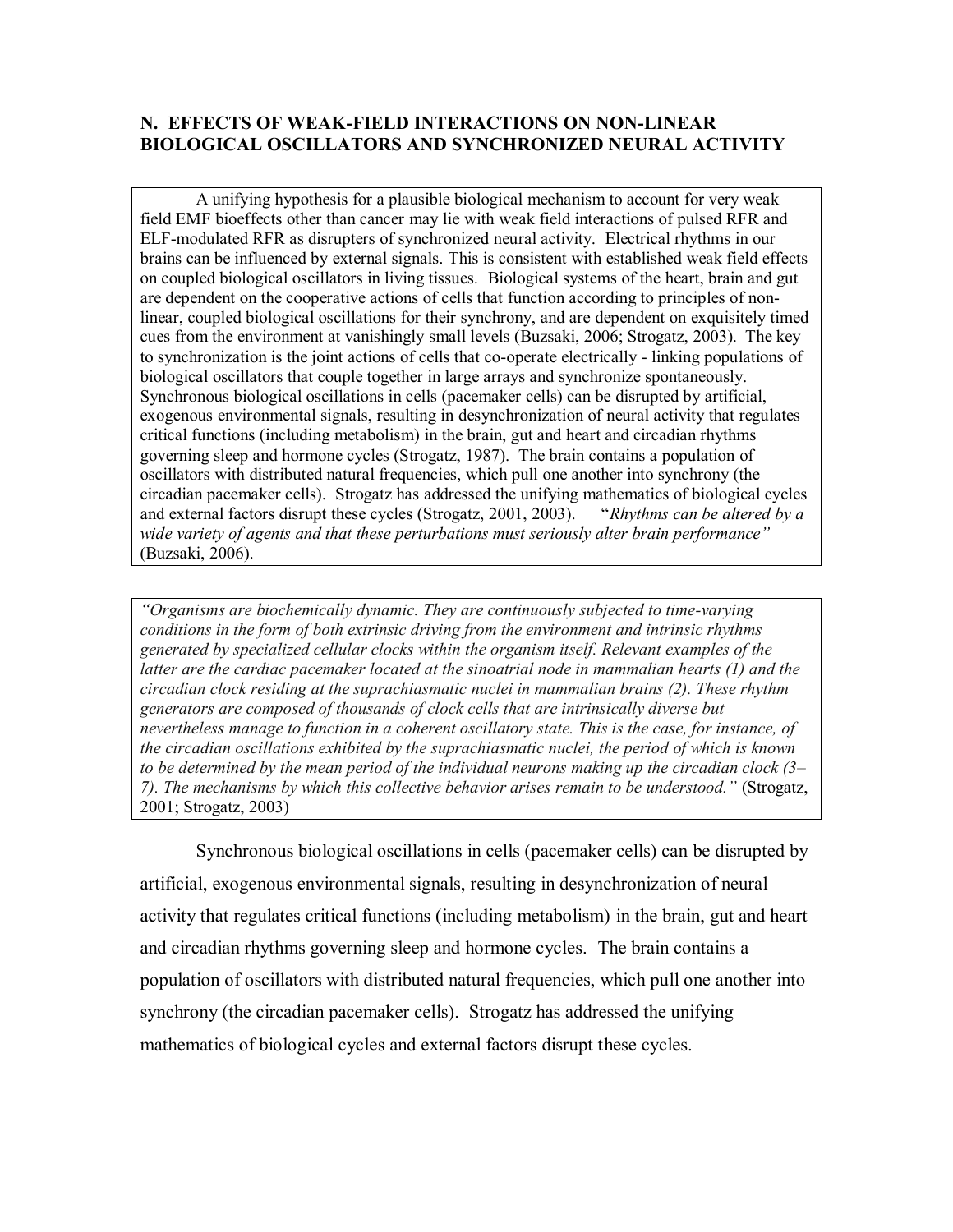### **EMF AND RFR MAKE CHEMICAL TOXINS MORE HARMFUL**

EMF acts on the body like other environmental toxicants do (heavy metals, organic chemicals and pesticides). Both toxic chemicals and EMF may generate free radicals, produce stress proteins and cause indirect damage to DNA. Where there is combined exposure the damages may add or even synergistically interact, and result in worse damage to genes.

# **EMF IS SUCCESSFULLY USED IN HEALING AND DISEASE TREATMENTS**

*"The potential application of the up-regulation of the HSP70 gene by both ELF-EMF and nanosecond PEMF in clinical practice would include trauma, surgery, peripheral nerve damage, orthopedic fracture, and vascular graft support, among others. Regardless of pulse design, EMF technology has been shown to be effective in bone healing [5], wound repair [11] and neural regeneration [31,36,48,49,51,63,64,65,66]. In terms of clinical applica- tion, EMF-induction of elevated levels of hsp70 protein also confers protection against hypoxia [61] and aid myocardial function and survival [20,22]. Given these results, we are particularly interested in the translational significance of effect vs. efficacy which is not usually reported by designers or investigators of EMF devices. More precise description of EM pulse and sine wave parameters, including the specific EM output sector, will provide consistency and "scientific basis" in reporting findings."*

*"The degree of electromagnetic field-effects on biological systems is known to be dependent on a number of criteria in the waveform pattern of the exposure system used; these include frequency, duration, wave shape, and relative orientation of the fields [6,29,32,33,39,40]. In some cases pulsed fields have demonstrated increased efficacy over static designs [19,21] in both medical and experimental settings."*

(Madkan et al, 2009)

# **ELF-EMF AND RFR ARE CLASSIFIED AS POSSIBLE CANCER-CAUSING AGENTS – WHY ARE GOVERNMENTS NOT ACTING?**

The World Health Organization International Agency for Research on Cancer has classified wireless radiofrequency as a Possible Human Carcinogen (May, 2011)\*. The designation applies to low-intensity RFR in general, covering all RFR-emitting devices and exposure sources (cell and cordless phones, WI-FI, wireless laptops, wireless hotspots, electronic baby monitors, wireless classroom access points, wireless antenna facilities, etc). The IARC Panel could have chosen to classify RFR as a Group 4 – Not A Carcinogen if the evidence was clear that RFR is not a cancer-causing agent. It could also have found a Group 3 designation was a good interim choice (Insufficient Evidence). IARC did neither.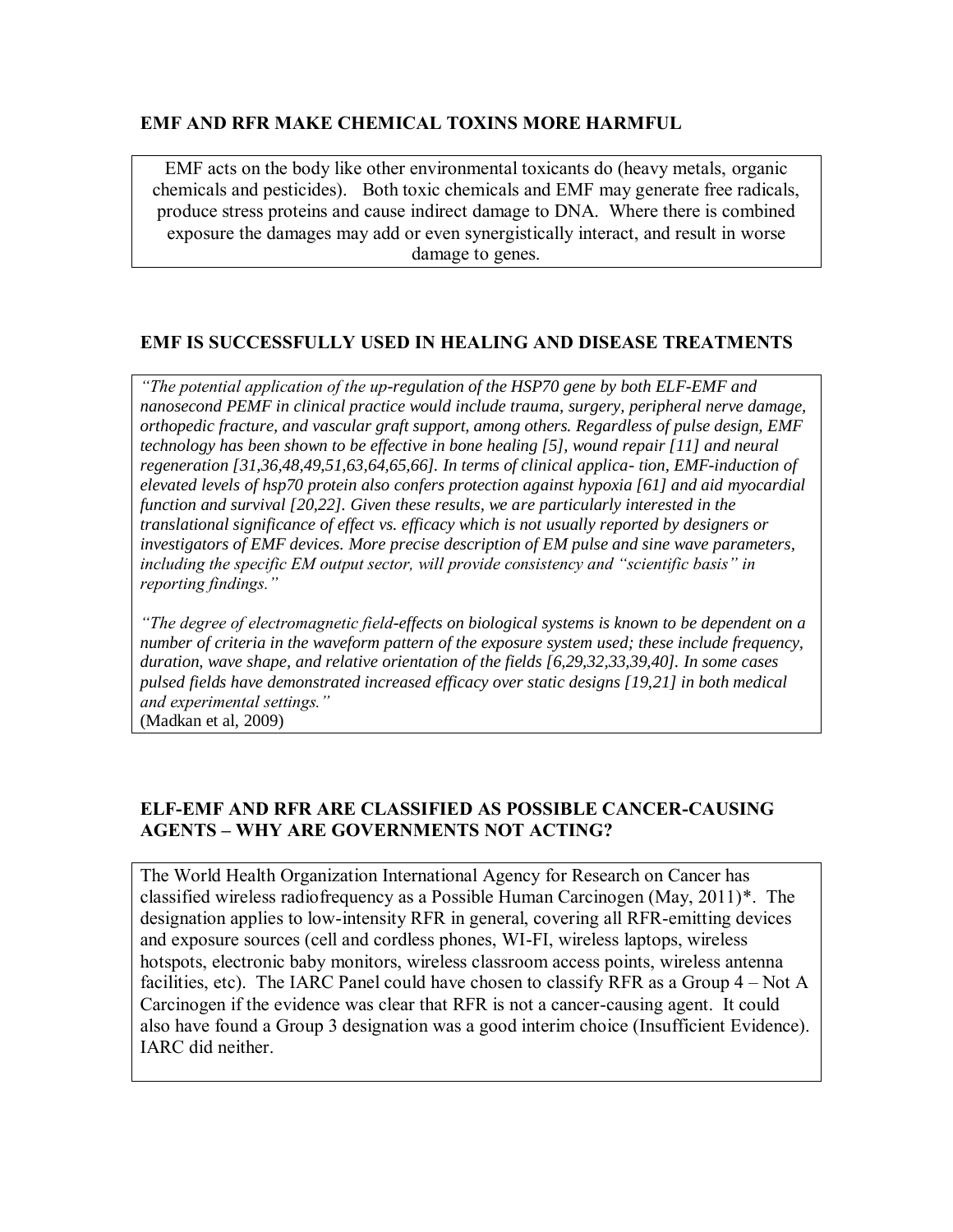# **NEW SAFETY LIMITS MUST BE ESTABLISHED - HEALTH AGENCIES SHOULD ACT NOW**

Existing public safety limits (FCC and ICNIRP public safety limits) do not sufficiently protect public health against chronic exposure from very low-intensity exposures. If no mid-course corrections are made to existing and outdated safety limits, such delay will magnify the public health impacts with even more applications of wireless-enabled technologies exposing even greater populations around the world in daily life.

### **SCIENTIFIC BENCHMARKS FOR HARM PLUS SAFETY MARGIN = NEW SAFETY LIMITS THAT ARE VALID**

Health agencies and regulatory agencies that set public safety standards for ELF-EMF and RFR should act now to adopt new, biologically-relevant safety limits that key to the lowest scientific benchmarks for harm coming from the recent studies, plus a lower safety margin. Existing public safety limits are too high by several orders of magnitude, if prevention of bioeffects and minimization or elimination of resulting adverse human health effects. Most safety standards are a thousand times or more too high to protect healthy populations, and even less effective in protecting sensitive subpopulations.

### **SENSITIVE POPULATIONS MUST BE PROTECTED**

Safety standards for sensitive populations will more likely need to be set at lower levels than for healthy adult populations. Sensitive populations include the developing fetus, the infant, children, the elderly, those with pre-existing chronic diseases, and those with developed electrical sensitivity (EHS).

### **PROTECTING NEW LIFE - INFANTS AND CHILDREN**

Strong precautionary action and clear public health warnings are warranted immediately to help prevent a global epidemic of brain tumors resulting from the use of wireless devices (mobile phones and cordless phones). Common sense measures to limit both ELF-EMF and RFR in the fetus and newborn infant (sensitive populations) are needed, especially with respect to avoidable exposures like baby monitors in the crib and baby isolettes (incubators) in hospitals that can be modified; and where education of the pregnant mother with respect to laptop computers, mobile phones and other sources of ELF-EMF and RFR are easily instituted.

Wireless laptops and other wireless devices should be strongly discouraged in schools for children of all ages.